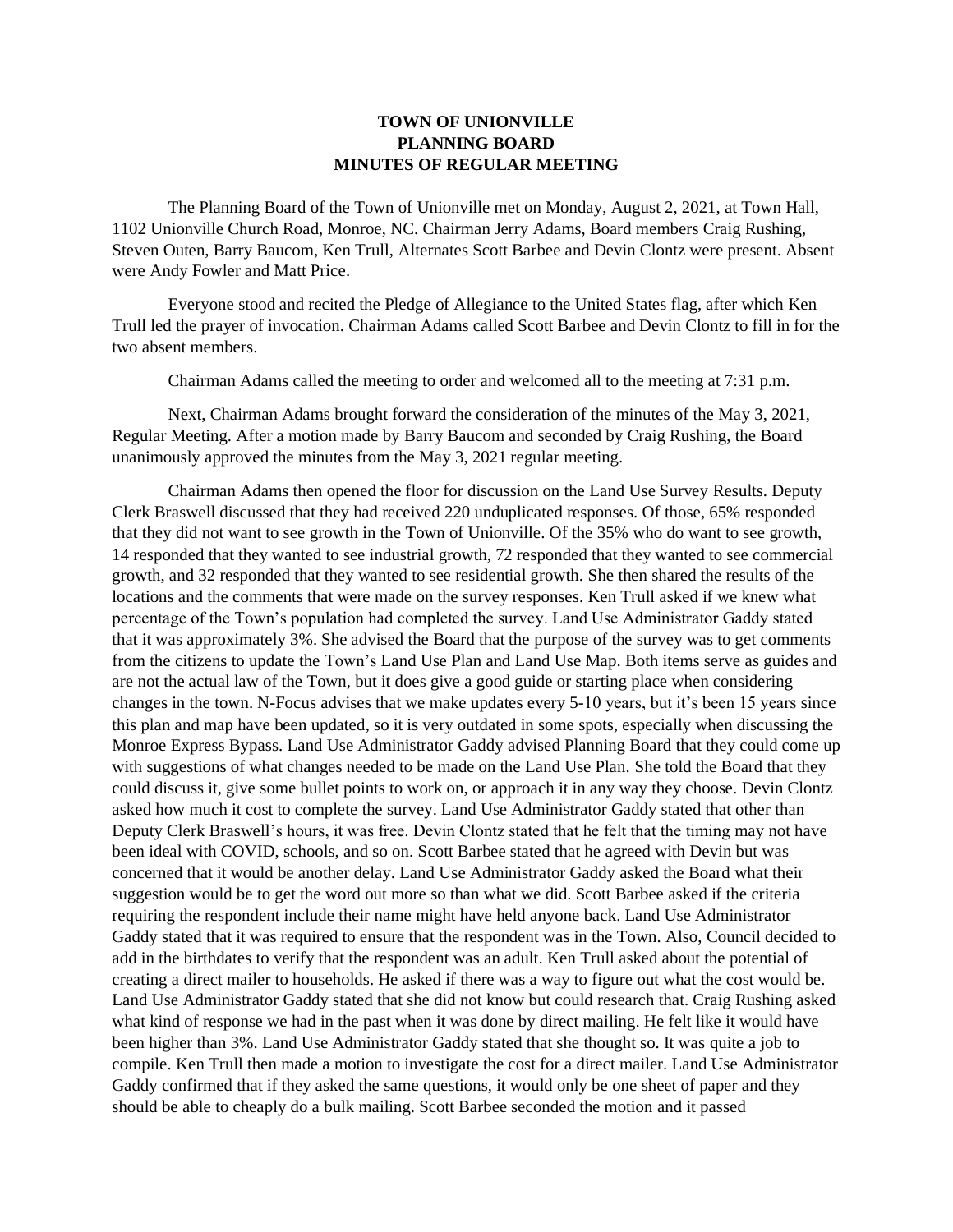unanimously. Deputy Clerk Braswell advised the Board that there may be some delay on the turnaround. Scott Barbee requested that Land Use Administrator Gaddy also looking into including a prepaid envelope. Land Use Administrator Gaddy stated that she would price it with and without a prepaid envelope.

In the next item of business, Chairman Adams brought forward the consideration of Land Use Plan and Future Land Use Map updates. Due to the decision made previously of looking into a second survey, this item was tabled.

Chairman Adams then introduced the next item, consideration of Subdivision #SUB-21-06, one new lot with an easement on Unionville Brief Road, contingent on approval from Union County Environmental Health and Public Works. Land Use Administrator Gaddy stated that it met all criteria of the ordinance and was a two-acre tract with no road frontage. As of this evening, Land Use Administrator had not received approvals from Union County, but she has been told that they will be sent. Ken Trull clarified that the Board would approve the subdivision contingent on the county's approval. Steve Outen asked why this request was being brought before the Board. Land Use Administrator Gaddy cited Section 220 of the Land Use Ordinance that requires Board approval for lots with easements. Upon a motion made by Craig Rushing, seconded by Steve Outen, the Board unanimously approved #SUB-21-06 contingent upon the county's approval.

Chairman Adams then introduced the next item of business, the recommendation of Text Amendment #TC-21-02, to remove mini-warehouses and commercial vehicle storage and/or operations centers from the Land Use Ordinance definitions and Table of Uses and remove Solid Waste Vehicle Storage Facility and two Warehouse uses from the Table of Uses. Land Use Administrator Gaddy stated that this is coming from Town Council. She told the Board that the appeal from the mini-warehouse decision has not been responded to by the applicant and Council is asking the judge to drop the appeal. Council has recommended Planning Board to move forward with this consideration. Land Use Administrator Gaddy stated that she had included the strikethroughs in their materials. Steve Outen questioned why this was being brought forward. Land Use Administrator Gaddy stated that every application for this type of request has been denied, but the allowance has never been removed from the Ordinance. Steve Outen expressed his concern about this action. Ken Trull stated that he agreed and felt this was setting a precedent. Scott Barbee asked what would happen if it were removed and someone put in a request for one of these things. Land Use Administrator Gaddy stated that it would not be allowed unless someone petitioned for a text amendment. Steve Outen again stated his concern. He said that he was not necessarily in favor of mini-warehouses but felt that the board should take it on a case-by-case basis. Scott Barbee expressed his concern over this change. Barry Baucom stated that he thought they needed to listen to the next survey. Ken Trull stated that he thought his feelings would be the same, no matter the issue in the ordinance. With the timing of redoing the ordinance after 15 years, he felt it was just a bad precedent.

Chairman Adams then opened the floor for public comments. LaNae Haigler of 1521 Tom Helms Road stood to speak. She stated that all the Board members were sent an email today, which she read. The email pertained to request not to accept the text amendment. She asked the Board to focus on the good and to be optimists instead of pessimists. Tim Keziah of 623 Sikes Mill Road, quoted Mr. Trull, stating that storage facilities are a legal use of properties. He stated that he was tired of local government restricting owners with how they use their land. Then, Charlie Griffin of 4801 Unionville Road spoke saying that he agreed with the Board and did not think the text amendment was the right idea. He stated